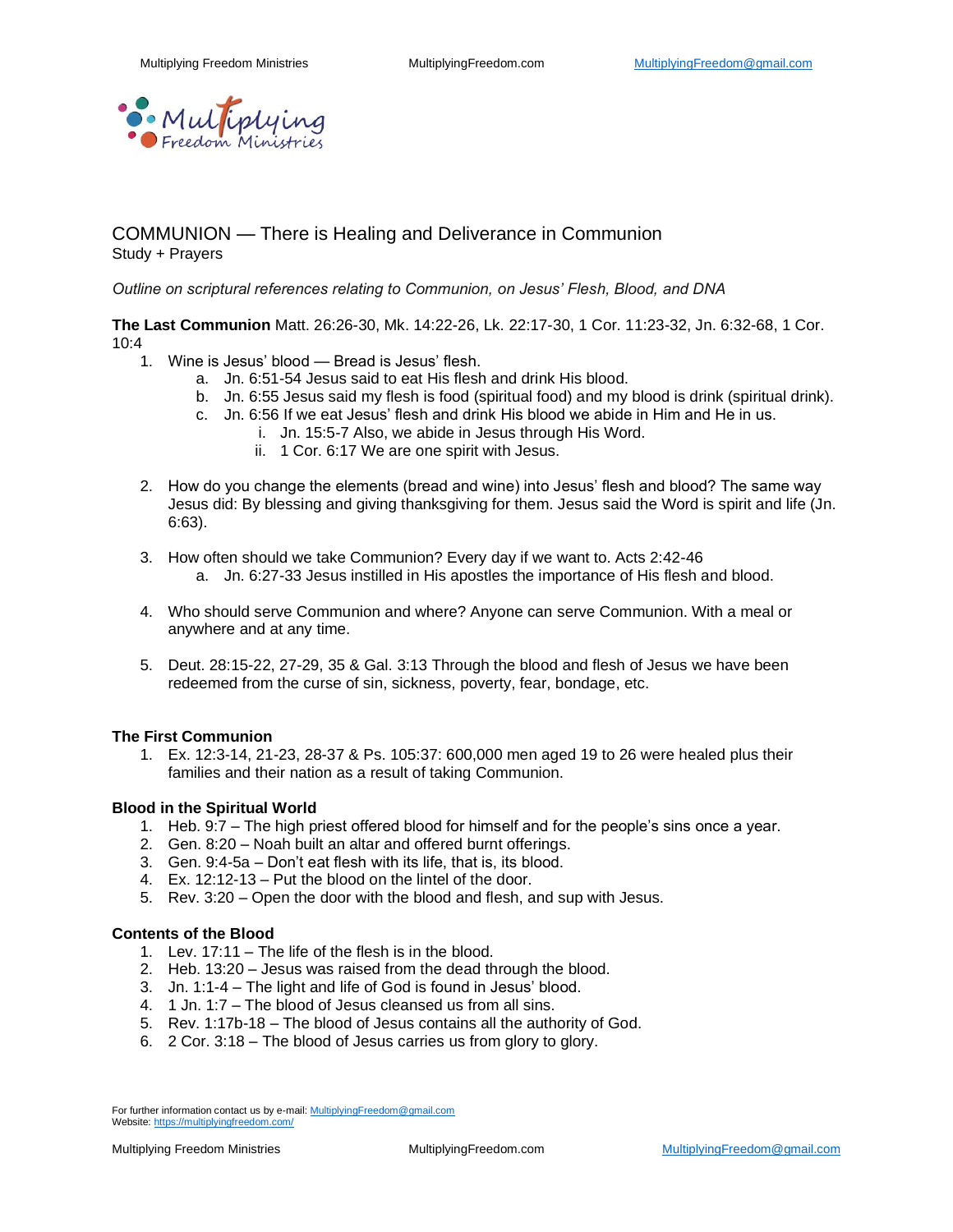

### **Blood Speaks**

- 1. Heb. 12:24 Blood speaks. Jesus' blood talks. Abel's blood talked (Gen. 4:10).
- 2. Col. 1:20 The blood of Jesus has all power.
- 3. Jn. 14:10 The Father spoke through Jesus because of His blood.
- 4. 1 Pe. 1:18-19 & Eph. 1:7 The blood of Jesus is crying "redeemed, redeemed, and redeemed" on the mercy seat in heaven twenty-four hours a day.
- 5. Heb. 9:11-15 Jesus obtained eternal redemption through His blood for us.
- 6. Rev. 12:11 We overcome the devil (sickness) by the blood of the Lamb and the word of our testimony (by Jesus' stripes I am healed).

## **Seven Ways Jesus Shed His Blood**

- 1. Lk. 22:42-44 The blood in the sweat of His forehead.
- 2. Matt. 26:67-68 The blood that flowed from the slaps and blows that disfigured His face.
- 3. Isa. 50:6 The blood shed when pieces of His beard were pulled out.
- 4. Isa. 53:4-5 & 1 Pe. 2:24 The blood shed during the whipping that tore His back.
- 5. Matt. 27:29-30 The blood produced by the crown of thorns.
- 6. Jn. 20:25-27 The blood shed from the wounds caused by the nails.
- 7. Jn. 19:34 The blood shed from His side when pierced by the spear.

## **Bread (flesh) = The Body of Jesus on Earth/Spiritual Food**

- 1. Jn. 6:32-33 The bread (flesh) of Jesus produces health, strength and vitality.
- 2. Jn. 6:35 Jesus is the bread of life.
- 3. 1 Cor. 10:16-17 Through Jesus' death He produced life for us. His wounded body produced health for us. The breaking of bread (flesh) unites us to the body of Jesus. By His stripes we were healed.
- 4. Jn. 14:20-23 How to take care of God's house. We live in a spiritual house and a carnal house. Our inner temple, His dwelling place (our spirits) should be taken care of first. Healing is spiritual!
- 5. Jn 6:57 Jesus said if we eat Him (flesh) we shall live by Him. There is no sickness in Jesus' flesh, so when we eat His flesh we take healing into every sick or weak area in our soul and body.
- 6. Eph. 5:30 We are members of His (Jesus') body, of His flesh, and of His bones.
- 7. 1 Pe. 2:24 The Word says, "by Jesus' stripes we were healed."
- 8. Matt. 8:17 Himself (Jesus) took our infirmities, and bare our sicknesses. We take on Jesus' flesh and His flesh repairs and rebuilds our soul and body.
- 9. Matt. 18:18 & Lk. 10:19 We have to bind the sickness and disease and cast it out of our soul and body in the name of Jesus before it will leave. All sickness is caused by demon spirits. If it hurts you, cast it out (John 10:10).
- 10. Mk. 11:23-24 & Lk. 18:1 Call the flesh and blood of Jesus into the sick area until you have new soul and body parts, and until you receive your creative miracle of healing.

## **Receiving Communion is Taking in Jesus' Flesh, Blood, and DNA**

Everyone who has ever been born on earth has a different DNA and this includes Jesus. Our DNA is what we consist of and our flesh and blood contain our DNA. When we partake of the flesh and blood of Jesus at Communion we also are taking in Jesus' DNA. Remember, when you bless or give thanks for the bread and wine (juice), God, your Father, turned it into Jesus' flesh, blood and DNA the same way Jesus did in the gospels. It is changed in the spirit realm, but it is still the same bread and wine (juice) in the natural realm (John 6:63). You can put the elements under a microscope, and they will still be the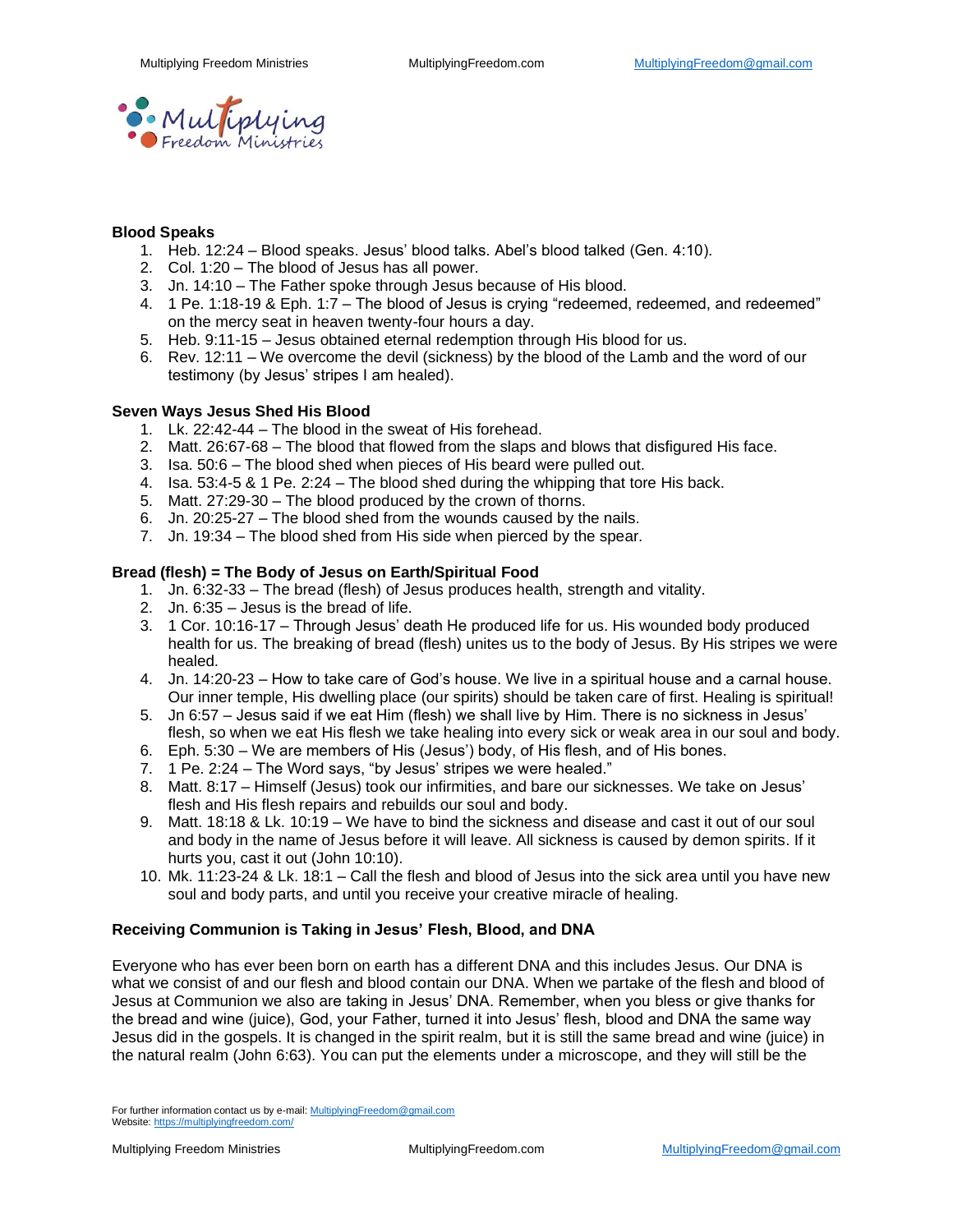

same as they were before you prayed over them. The Bible and every word that Jesus spoke are spirit and life, not natural or of the five senses (John 6:63). But the Word of God will manifest itself in your soul and body if you will believe it by faith and keep it active by confessing it.

*John 6:53 Then Jesus said unto them, Verily, verily, I say unto you, Except ye eat the flesh of the Son of man, and drink his blood, ye have no life in you. 54) Whoso eateth my flesh, and drinketh my blood, hath eternal life; and I will raise him up at the last day. 55) For my flesh is meat indeed,*  and my blood is drink indeed. 56) He that eateth my flesh, and drinketh my blood, dwelleth in me, *and I in him. 57) As the living Father hath sent me, and I live by the Father; so he that eateth me, even he shall live by me.* 

*John 6:63 It is the spirit that quickeneth (gives life); the flesh profiteth nothing; the words that I speak unto you, they are spirit, and they are life.*

### **Examples of Spiritual Drink and Spiritual Bread**

- 1. 1 Ki. 19:5-8 Elijah ate spiritual food of two cakes [flesh] and two jars of water and walked for 40 days and nights to Mt. Horeb. The angel of the Lord that made the cakes was Jesus.
- 2. 1 Cor. 10:1-4 The nation of Israel ate spiritual food for 40 years [manna—Jesus' flesh] and drank water [Jesus' blood] from the rock. They had no sickness, and their clothing and shoes did not wear out, even growing on the bodies of the children and teens. For over 450 years, from Moses to King Asa, there was no sickness in the nation of Israel unless they broke the law and then a curse would come on them.
- 3. 1 Cor. 10:19-21 Spiritual drink and spiritual food are symbols of something real in the spirit realm. They are acts that link the spiritual world with the natural world.

Each time I eat of Jesus' flesh, I am building His dwelling within me and He is being formed within me. Build your spiritual house on the inside of you so strong that sickness and weakness cannot live in your soul and body. Jesus bore our sickness away by taking them in His body because by Jesus' stripes we were healed 2,000 years ago. We have to live in that promise by grace [it's free] through faith [receiving it] (Eph. 2:8-9).

### **How to Receive Healing and Deliverance When Taking Communion**

- 1. Take Communion as often as needed. If you have a major sickness take it daily.
- 2. Read the Communion examples in Matt., Mk., Lk., I Cor. 11:24-32, and Jn. 6:34-65. Use this Communion outline if needed.
- 3. Repent and get rid of all strife, unforgiveness, worry, negative thinking, wrong attitudes, and bring your thoughts in line with the Word of God.
- 4. Turn the bread and wine into Jesus' flesh, blood and DNA by blessing or giving thanks for them.
- 5. Take the bread [flesh of Jesus] and be very specific to claim and receive your healing in every area of need. Call your healing in by faith. If you will continue to call healing into your soul and body, then the flesh, blood and DNA of Jesus will continue to work for you day and night until you have what you want.
- 6. Take the wine [blood of Jesus] and receive any promise in the New Testament that you need or want.

For further information contact us by e-mail[: MultiplyingFreedom@gmail.com](mailto:MultiplyingFreedom@gmail.com) Website[: https://multiplyingfreedom.com/](https://multiplyingfreedom.com/)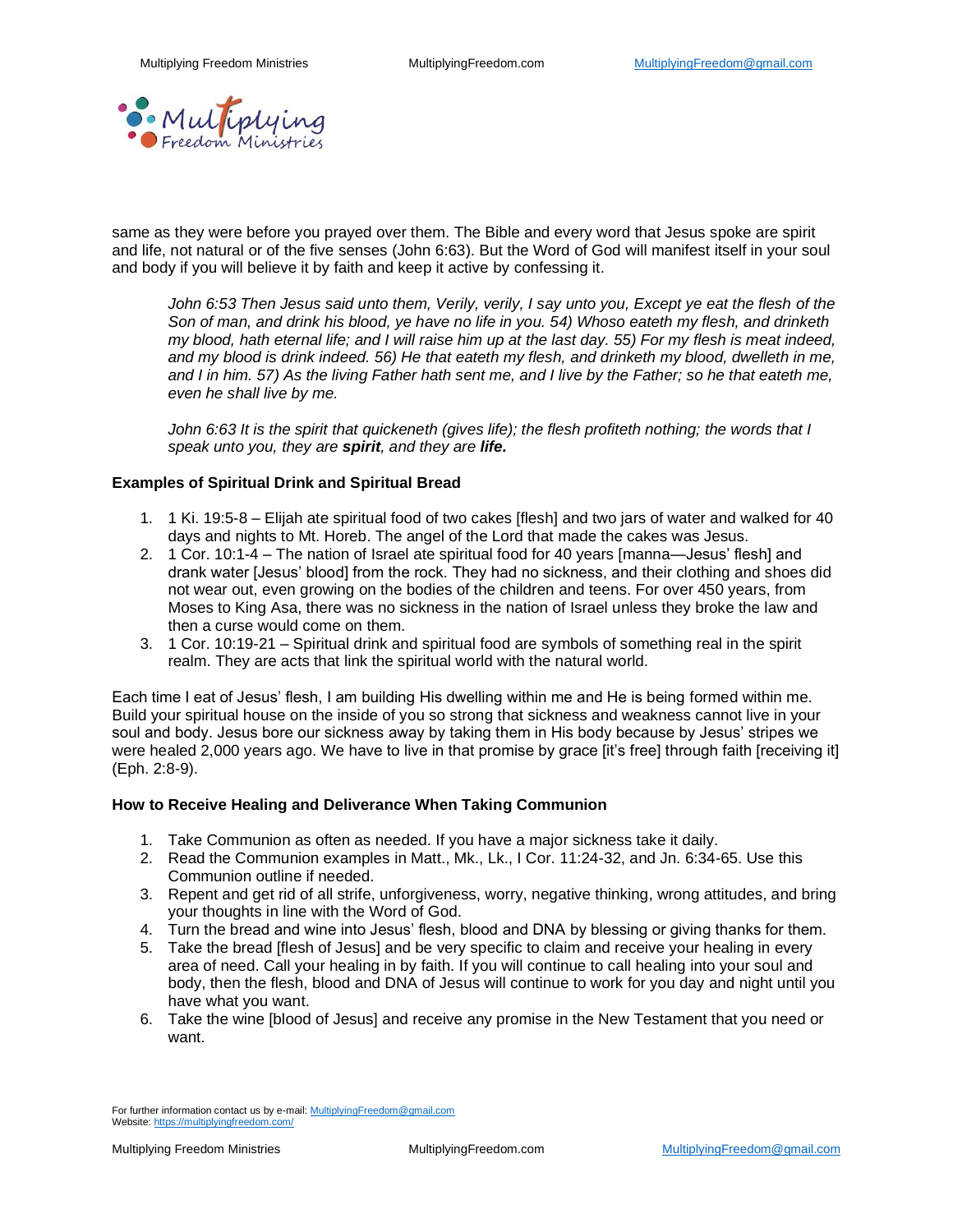

- 7. Picture the flesh, blood and DNA of Jesus going into the area that needs to be healed or delivered until you have a manifestation of your complete healing and deliverance.
- 8. There is healing, deliverance, peace, love, life, light, glory, freedom, joy, prosperity, favor, guidance, eternal life, wisdom, grace, knowledge, and all of God's promises in Communion. Call your answer in until you have it.

# How to Take Communion – Healing and Deliverance through Communion

1 Corinthians 11:23-25

23) For I have received of the Lord that which also I delivered unto you, That the Lord Jesus the same night in which he was betrayed took bread:

24) And when he had given thanks, he brake it, and said, Take, eat: this is my body (flesh), which is broken for you: this do in remembrance of me.

25) After the same manner also he took the cup, when he had supped, saying, This cup is the new testament in my blood: this do ye, as oft as ye drink it, in remembrance of me.

Luke 22:19-20

19) And he took bread, and gave thanks, and brake it, and gave unto them, saying, This is my body (flesh) which is given for you: this do in remembrance of me.

20) Likewise also the cup after supper, saying, This cup is the new testament in my blood, which is shed for you. (Matthew 26:26-28, Mark 14:22-24)

John 6:53-56

53) Then Jesus said unto them, Verily, verily, I say unto you, except ye eat the flesh of the Son of man, and drink his blood, ye have no life in you.

54) Whoso eateth my flesh, and drinketh my blood, hath eternal life; and I will raise him up at the last day.

55) For my flesh is meat indeed, and my blood is drink indeed.

56) He that eateth my flesh, and drinketh my blood, dwelleth in me, and I in him.

Taking Communion is the number one method God has given His children in the New Testament, which if engaged in will enable them to live and walk in divine health. Jesus changed the Lord's Supper the last time He took it as recorded in the gospels. In 1 Corinthians 11:23-30, Paul taught that many Christians die early because they take Communion the wrong way. We need to check on what we are doing wrong.

To understand what Communion is all about, you will have to study the Word of God and pray until the Holy Spirit gives you a revelation of it. Communion has to be a personal experience between you and God. Once you have received the understanding from the Word of God, you can make a quality decision to receive all the promises you would like to have from God's Word as you partake of the Lord's Supper.

A foreshadow of the practice of Communion was when the Israelites partook of the Passover lamb discussed in Exodus 12:3-11, 37. God told Moses to instruct everyone in the nation of Israel to kill a lamb and sprinkle its blood on the two sides of the doorposts and on the upper doorpost of their homes. They were instructed to eat the lamb with their clothes on, their shoes on their feet, and with their walking staffs in their hands. They were also instructed to be dressed and ready to leave their homes before they ate the Passover meal.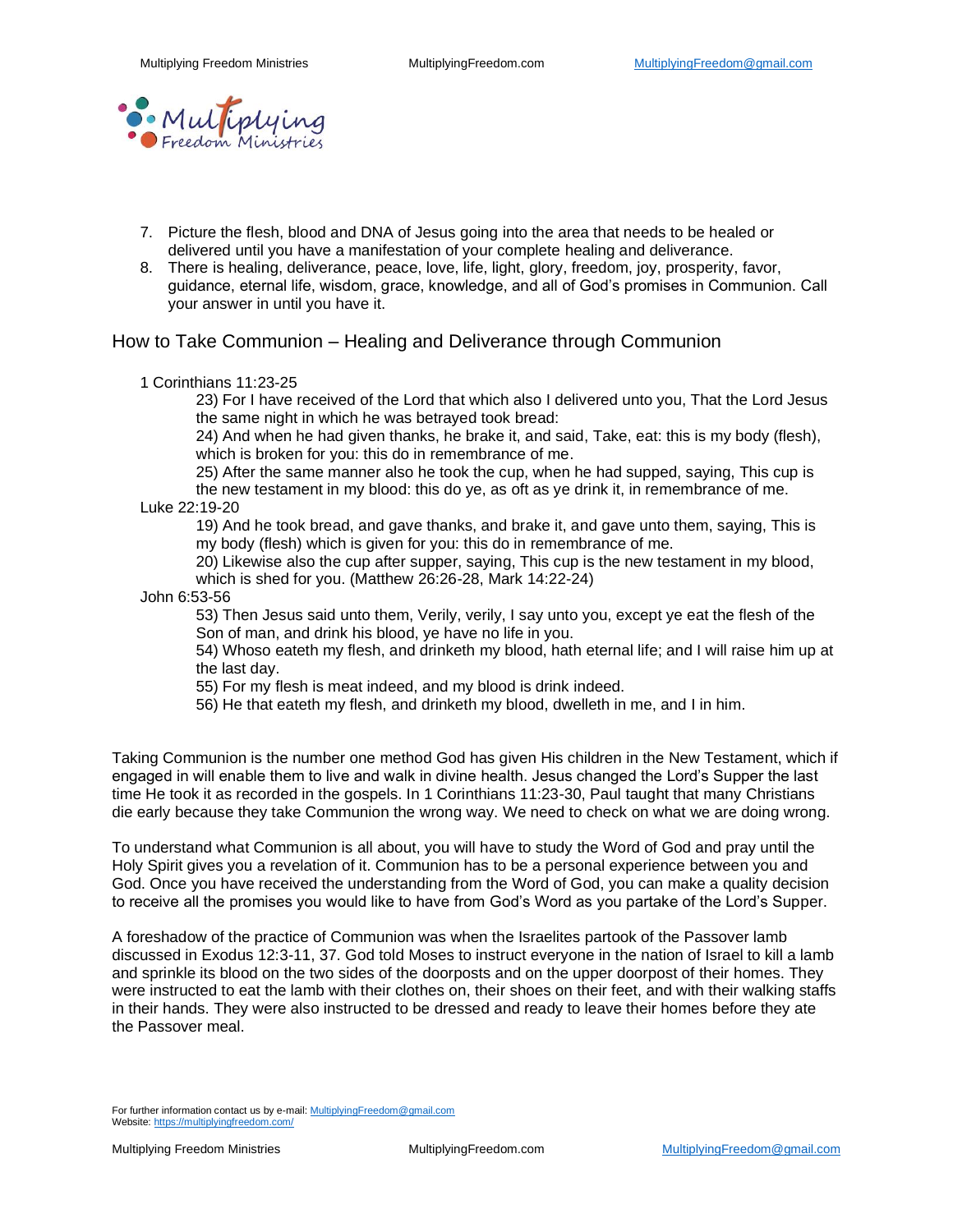

God was getting them ready to leave Egypt after 430 years of bondage and slavery. There were 600,000 men between the age of 19 and 26, plus the women, children and older men who left Egypt [some believe over four million people] after partaking of the Passover [the first Communion], and they were all healed, strengthened, and made whole when they ate the Passover lamb according to God's instructions.

The example from the original Passover applies to you and me because we are supposed to claim our healing and deliverance before we partake of Communion. Whatever your needs may be, even if it is healing from cancer, heart problems, diabetes, back problems, sinus problems, arthritis, fear, guilt, worry, finances, lupus, or any disease or weakness, you can receive your healing and deliverance at this time. Always walk behind your faith. One way of doing this is by claiming what you want from God before you take Communion. Then after you have finished taking Communion, continue to speak to the mountain [sickness], telling it where to go and stay until you are healed. Then thank, praise and worship the Lord until you have received total healing.

The Communion table is a spiritual fact of Jesus' sacrifice for us. The wine becomes the shed blood of Jesus (Heb. 9:22). Every promise that God gave us in the New Covenant is sealed in our spirits (Eph. 1:13) with the blood of Jesus by the Holy Spirit. The blood of Jesus redeemed us from the curse of the law and everything that sin brought on mankind. Everything God gave us, which includes all of His promises, is guaranteed and signed with the blood of Jesus. We need to claim freedom from sin [which includes repentance], sickness, bondage and poverty under the blood [wine] of Jesus. Always make sure that your "forgiver" is working very well, and that you have forgiven everyone who has done anything to you or against you in Jesus' name.

The bread [flesh] taken during Communion becomes healing for both our souls and bodies. According to Isaiah 53:4-5, Jesus' sacrifice covered every area of man's existence. He bore spiritual torment for our sins, mental distress for our worries, cares, anxieties, and fears, as well as physical pain for our sicknesses and diseases. The marks left on Jesus' back from the whippings He received were for our healing. With His stripes we were healed. God our Father gave everything He had to redeem mankind from sin, sickness, disease, oppression, and poverty. We need to make sure that we discern the Lord Jesus' body and claim and receive our healing when we take Communion.

The bread is the flesh [body] of Jesus that was broken and bruised for us. The stripes laid on Jesus' back were for our healing. At Communion we should judge ourselves where sickness is concerned. We should not be having a pity party. Jesus was tortured and stripes [whippings] were put on His back and because this was done, by Jesus' stripes we were healed. Jesus purchased our healing at Calvary just as He purchased our salvation (1 Peter 2:24).

Make sure that you call in and receive your healing and deliverance before and after communion. As a result of taking communion the flesh, blood and DNA of Jesus and every New Testament promise is flowing in your bloodstream, and they are secured to every cell in your soul and body as long as you keep them working with your faith. To receive healing and deliverance is not always automatic. You have to claim it and believe you have received it before and after Communion.

When you take Communion, make a point of judging yourself to the fullest extent by rejecting all sickness, disease and bondage. The apostle Paul wrote I Corinthians in 57 AD and Jesus was crucified in 29 AD. So there are 28 years from the time of Jesus' death until the Apostle Paul wrote the book of I Corinthians. Paul said in those 28 years many Christians were weak, sickly and dead because they didn't claim their

For further information contact us by e-mail[: MultiplyingFreedom@gmail.com](mailto:MultiplyingFreedom@gmail.com) Website[: https://multiplyingfreedom.com/](https://multiplyingfreedom.com/)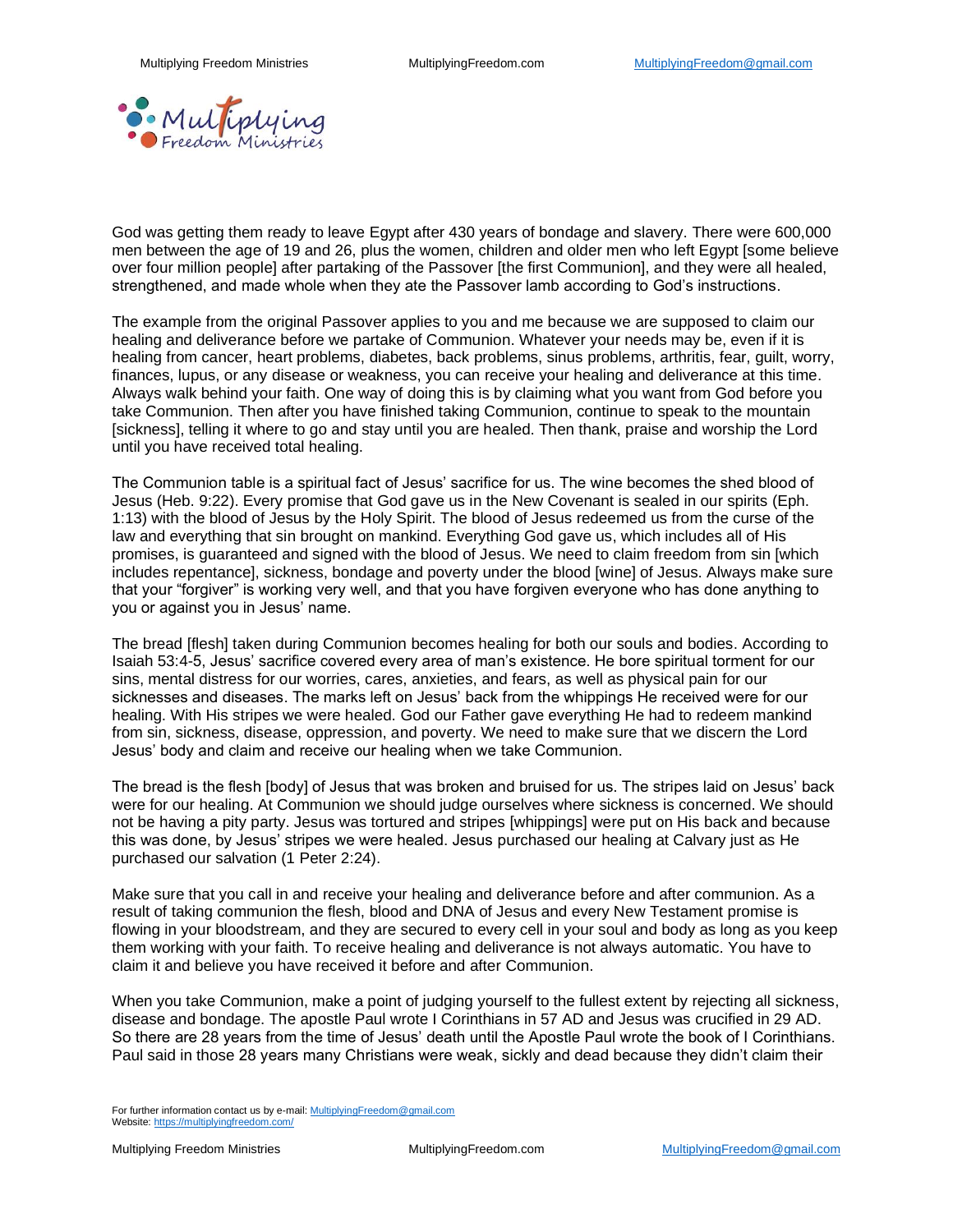

healing, or any of the New Testament promises that they may need. If an elderly Christian dies from any sickness or disease this would indicate that they didn't take Communion correctly. The number one way to walk in divine health as a New Testament Christian is by taking Communion correctly and in line with the Word of God. Don't just receive it as a religious formality. Accept everything Jesus' sacrifice provided. If you don't examine yourself, you will be eating and drinking unworthily, not discerning the Lord's body. Paul wrote in I Corinthians 11:30, "For this cause many are weak and sickly among you, and many sleep (are dead)." According to this verse, many Christians have died from a sickness or disease because they didn't claim and receive their healing and deliverance when they took Communion.

The Bible doesn't inform us that someone else has to serve the Lord's Supper [Communion] to us. In 1 Corinthians 11:25 and 26 it says, "… this do ye, as oft as ye drink it, in remembrance of me. For as often as ye eat this bread [flesh], and drink this cup [blood], ye do show the Lord's death till he come." You can take Communion on your own and as often as you would like to take it. Set aside time to take Communion at home on a regular schedule. Take Communion in faith believing for deliverance and freedom from sickness, bondage, disease, weakness, gluttony, and anything else that steals, kills or destroys. Take Communion every day if you are sick!

Jesus changed the bread and wine into His flesh, blood and DNA by either blessing or giving thanksgiving for them. Jesus gave us three examples of taking Communion, recorded in Matthew, Mark and Luke's gospel. Also, He explained His flesh and blood in the sixth chapter of the gospel of John. You will have to understand the sixth chapter of the book of John before you can receive the revelation of Communion. Jesus changed the bread into His flesh (body) and the wine into His blood when He prayed over them at the Last Communion (Lord's Supper) in the gospels. The change in the bread and wine took place in the spirit realm (John 6:63) and not in the natural realm. In the natural realm they were still the same bread and wine they were using for dinner before Jesus prayed over them.

We need to change our bread and juice by praying over them the same way Jesus did in the gospels before we take Communion. When we bless or give thanks in the name of Jesus for the bread and juice it is changed into Jesus' flesh (body), blood and DNA. When we eat the flesh (body) of Jesus, we need to claim and receive total healing and deliverance in our souls and bodies. When we drink the blood of Jesus we should receive (take in) every New Testament promise that we want or need. Call in your healing, deliverance, peace, joy, anointing, and every other promise from the New Testament that you would like to have.

Once you eat the flesh (body of Jesus) and drink the blood of Jesus, they go down your throat and into your stomach and into your bloodstream. From your bloodstream they travel to every organ, gland, tissue, bone, and cell of your soul and body. They will come in contact with everything in your soul and body. The flesh and blood of Jesus are carrying His DNA and total health and healing along with every New Testament promise everywhere they travel. You will need to claim by faith you're healed and delivered along with all the promises in the New Testament that you need to bring victory in every area of your life.

Before taking Communion pray this prayer and turn the bread and wine [juice] into Jesus' flesh, blood and DNA. I turn this bread into Jesus' flesh and DNA by blessing and giving thanksgiving for it in the name of Jesus. I change this juice into Jesus' blood and DNA by blessing and giving thanksgiving for it in the name of Jesus. The bread and juice has been changed into the flesh, blood and DNA of Jesus in the spirit realm [John 6:63] but not in the natural realm. I will receive total health, healing, deliverance and all the New Testament promises that I need in the name of Jesus.

For further information contact us by e-mail[: MultiplyingFreedom@gmail.com](mailto:MultiplyingFreedom@gmail.com) Website[: https://multiplyingfreedom.com/](https://multiplyingfreedom.com/)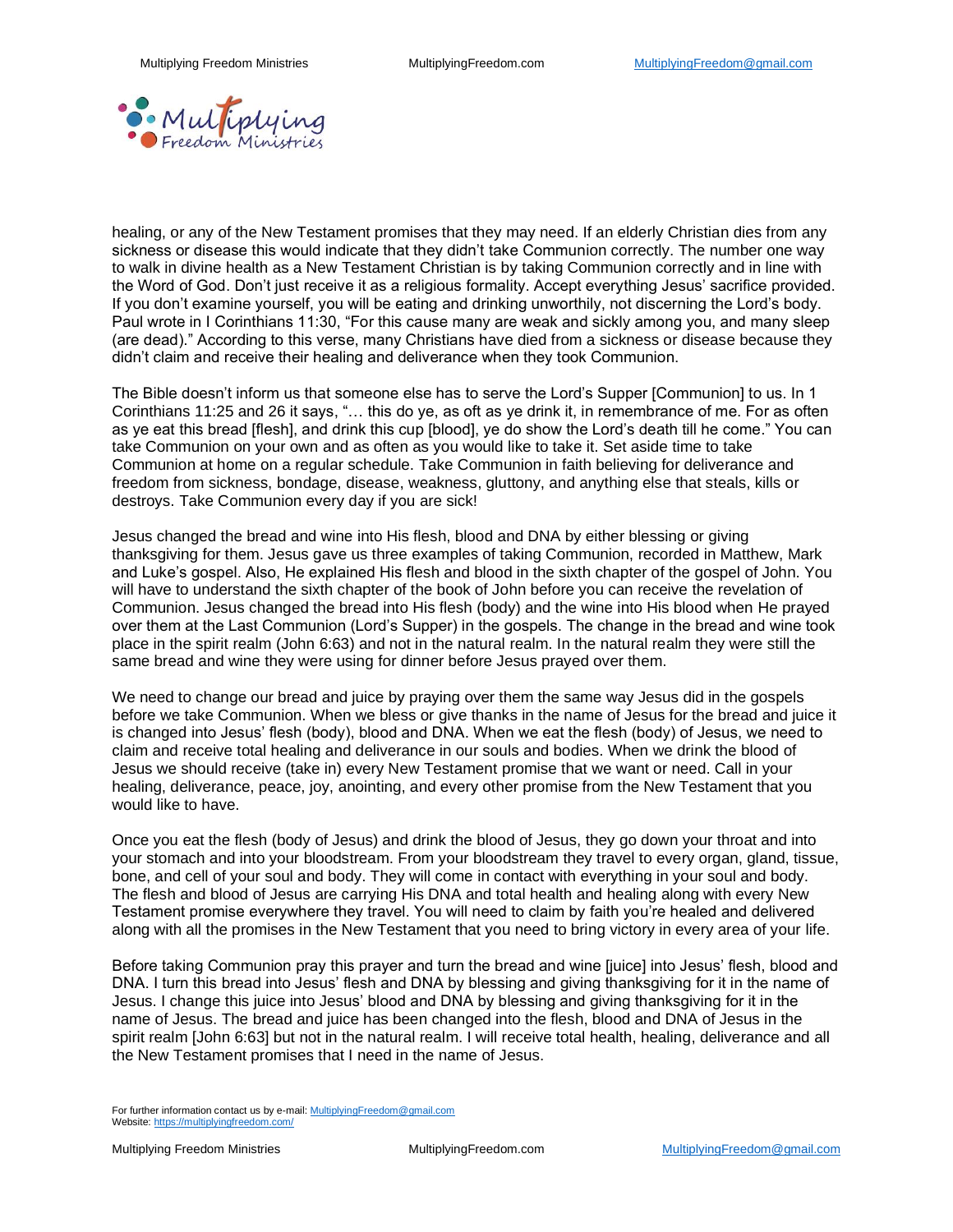

### Take Communion as Often as Possible

**1 Corinthians 11:23-31** (23) For I have received of the Lord that which also I delivered unto you, That the Lord Jesus the same night in which he was betrayed took bread: (24) And when he had given thanks, he brake it, and said, "Take, eat: this is my body (flesh), which is broken for you: this do in remembrance of me". (25) After the same manner also he took the cup, when he had supped, saying, "This cup is the new testament in my blood: this do ye, as oft as ye drink it, in remembrance of me." (26) For as often as ye eat this bread (flesh), and drink this cup, ye do shew the Lord's death till he come. (27) Wherefore whosoever shall eat this bread (flesh), and drink this cup of the Lord, unworthily, shall be guilty of the body and blood of the Lord. (28) But let a man examine himself, and so let him eat of that bread (flesh), and drink of that cup. (29) For he that eateth and drinketh unworthily, eateth and drinketh damnation to himself, not discerning the Lord's body. (30) For this cause many are weak and sickly among you, and many sleep (dead). (31) For if we would judge ourselves, we should not be judged.

**John 6:55-56** For my flesh is meat indeed, and my blood is drink indeed. He that eatheth my flesh, and drinketh my blood, dwelleth in me, and I in him. Read John 6:38-63.

**Matthew 26:26-28** (26) And as they were eating, Jesus took bread, and blessed it, and brake it, and gave it to the disciples, and said, "Take, eat; this is my body." (27) And he took the cup, and gave thanks, and gave it to them, saying, "Drink ye all of it; (28) For this is my blood of the new testament, which is shed for many for the remission of sins."

**Luke 22:19-20** (19) And he took bread, and gave thanks, and brake it, and gave unto them, saying, "This is my body (flesh) which is given for you: this do in remembrance of me." (20) Likewise also the cup after supper, saying, "This cup is the new testament in my blood, which is shed for you." Read Mark 14:22-24. Holy Spirit, open my receiver so I can receive these blood covenant promises wherever they are needed in the name of Jesus.

#### *The Following are sample prayers to pray prior to or at the time of Communion:*

Father, I examine my heart, and I judge myself according to the authority of the Word of God in Jesus' name.

In areas where I have missed the mark such as

- strife,
- unforgiveness,
- envy,
- hatred,
- jealousy,
- covetousness,
- fear,
- worry,
- anxiety,
- unbelief,

and in any other areas where the Holy Spirit reveals to me that I need to repent—I am going to repent right now in the name of Jesus.

In I John 1:9 your Word says, you are faithful and just to forgive us when we confess our sins, and to cleanse us from all unrighteousness.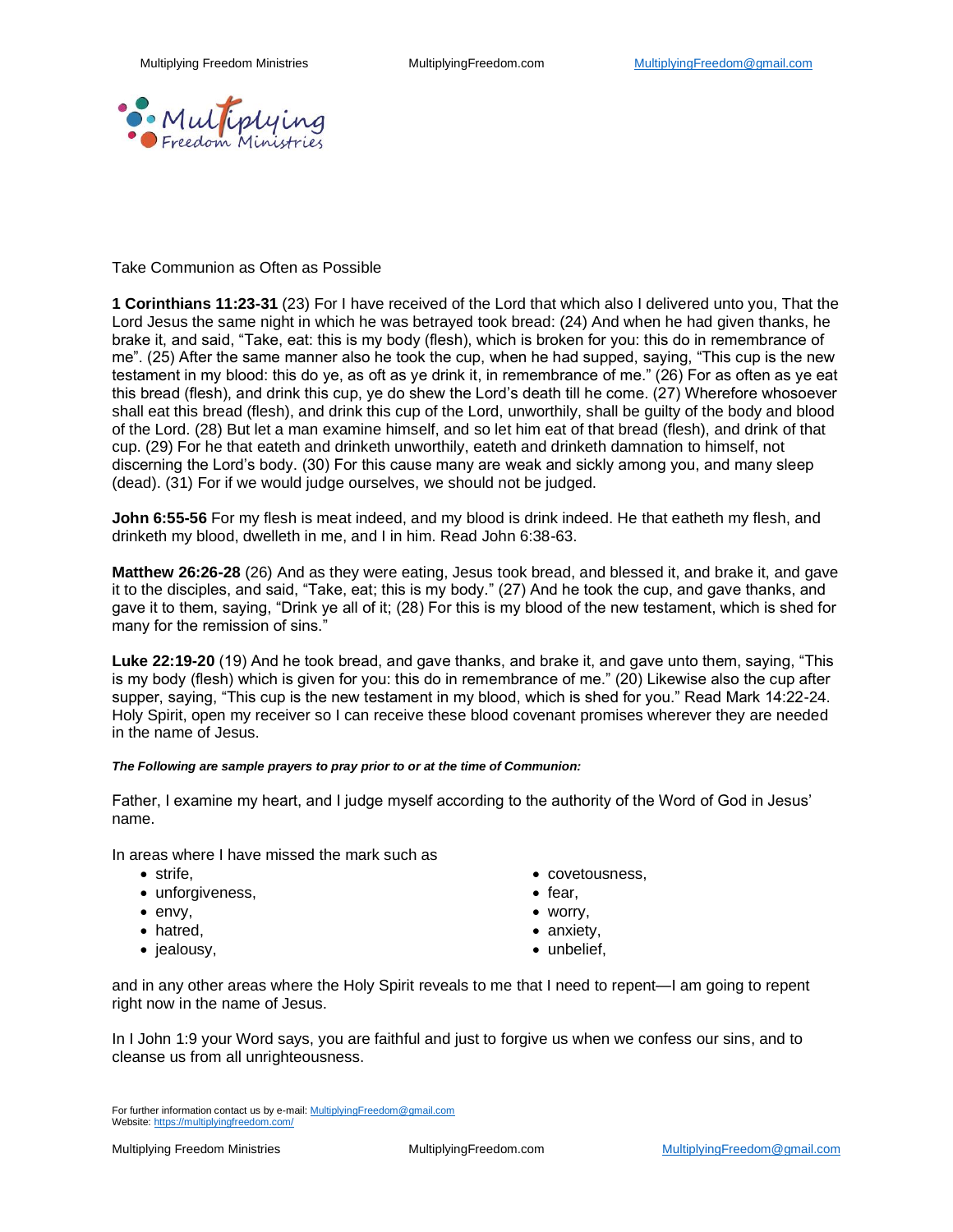

I thank you, Father, for cleansing me now from all sin.

Father, I discern the Lord Jesus' body. By Jesus' stripes I am healed. Himself (Jesus) took my infirmities and bore my sicknesses.

I receive healing from the top of my head to the tips of my toes, and from the top of my head to the tips of my fingers.

- Sickness,
- disease,
- weakness,
- and confusion

• pain,

and command them to leave my mind and body and don't return in the name of Jesus.

Therefore, Lord, I do not eat of the bread (flesh) or drink of the cup (blood) unworthily, but I rightly discern the Lord's body by resisting anything that steals, kills or destroys from my life.

I am free from the works of Satan—spirit, soul, and body.

#### **Now hold the bread (flesh) in your hand and pray or confess,**

Father, I receive your anointing, power, presence, glory, fire, river of life, wisdom, knowledge, and grace to receive all my needs met in the name of Jesus.

Father, in the name of Jesus, I am discerning Jesus' body, and what was accomplished at the Cross for me to walk in every day.

- I take the blood of Jesus off of the altar and apply it to my spirit, soul, and body in Jesus' name. I receive the warm blood of Jesus flowing in my bloodstream.
- I decree that I am free from all sin, sickness, and disease in the name of Jesus.
- I live according to the blood covenant, and I am victorious in every area of life in Jesus' name. I have the warm blood of Jesus flowing in my bloodstream.
- I wash all sickness, weakness, bondage, and disease from every cell in my soul and body with the blood of Jesus in the name of Jesus.
- I walk behind the blood of Jesus, and I will live a life of victory in the name of Jesus.
- I decree that I am cleansed in every area of my soul and body through the blood of Jesus.
- I wash my feet, legs, arms, hands, organs, glands, cells, tissues, eyes, ears, heart, lungs and every area of my body with the cleansing blood of Jesus. I detoxify my soul and body and wash out all impurities with the blood of Jesus in Jesus' name.
- I take the blood of Jesus and cleanse my thought patterns, and I receive the mind of Christ in Jesus' name. I receive the peace of Jesus into every cell of my body. Peace, come into my soul and body in the name of Jesus.

For further information contact us by e-mail[: MultiplyingFreedom@gmail.com](mailto:MultiplyingFreedom@gmail.com) Website[: https://multiplyingfreedom.com/](https://multiplyingfreedom.com/)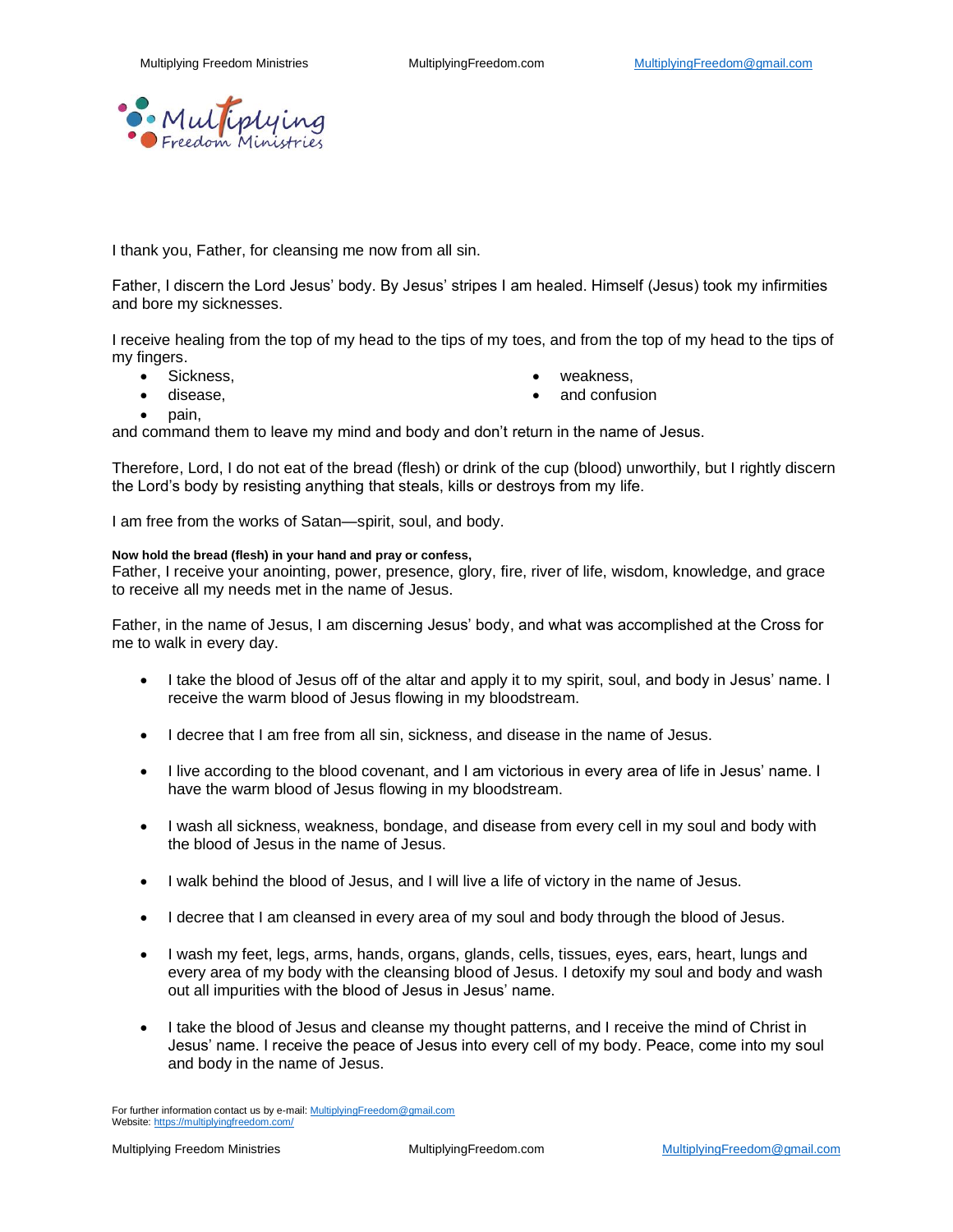

• I receive the life and light out of the blood of Jesus into every cell of my soul and body, healing and delivering me from all sickness and disease in the name of Jesus.

#### *Now say this:*

"After the same manner also he took the cup, when he had supped, saying, This cup is the new testament in my blood: this do ye, as oft as ye drink it, in remembrance of me." *Now i take and drink the cup (blood), which is the blood of Jesus and it has sealed the blood covenant which is operating in me.*

Father, I give you thanks for all you have provided for me in Christ Jesus.

I confess this day that I am blessed of the Lord.

This covenant I entered into at my new birth is a covenant filled with thousands and thousands of promises.

All these promises belong to me, because of the shed blood of Jesus.

I receive these promises right now as part of my covenant rights, and I will continue to walk in them in the name of Jesus.

I am healed. I am redeemed. I am delivered from the authority of darkness.

By the stripes of Jesus I am healed, whole and healthy.

I am filled with God's wisdom, knowledge, grace, love, joy, peace, and strength.

I receive my youth renewed.

I receive the mind of Christ.

By Jesus' stripes I am healed.

I have the warm blood of Jesus flowing in my blood stream.

Everything I set my hand to prospers.

I am prospering in my home and in my business. I am prospering in my checking and savings accounts. I am prospering in my family, job, community, country, mind, and body. Thank you, Father, for prospering me and my family.

I receive the anointing, power, wisdom, knowledge, grace, ability, and freedom to receive healing, wholeness, deliverance, victory, and strength in every area of my life.

I am a quick believer and a quick receiver. I receive healing and health into every cell, gene, nerve, muscle, bone, tissue, organ, and gland in my body — and in every area of my life including my spirit, soul and body. Thank you, Jesus, for healing me.

For further information contact us by e-mail[: MultiplyingFreedom@gmail.com](mailto:MultiplyingFreedom@gmail.com) Website[: https://multiplyingfreedom.com/](https://multiplyingfreedom.com/)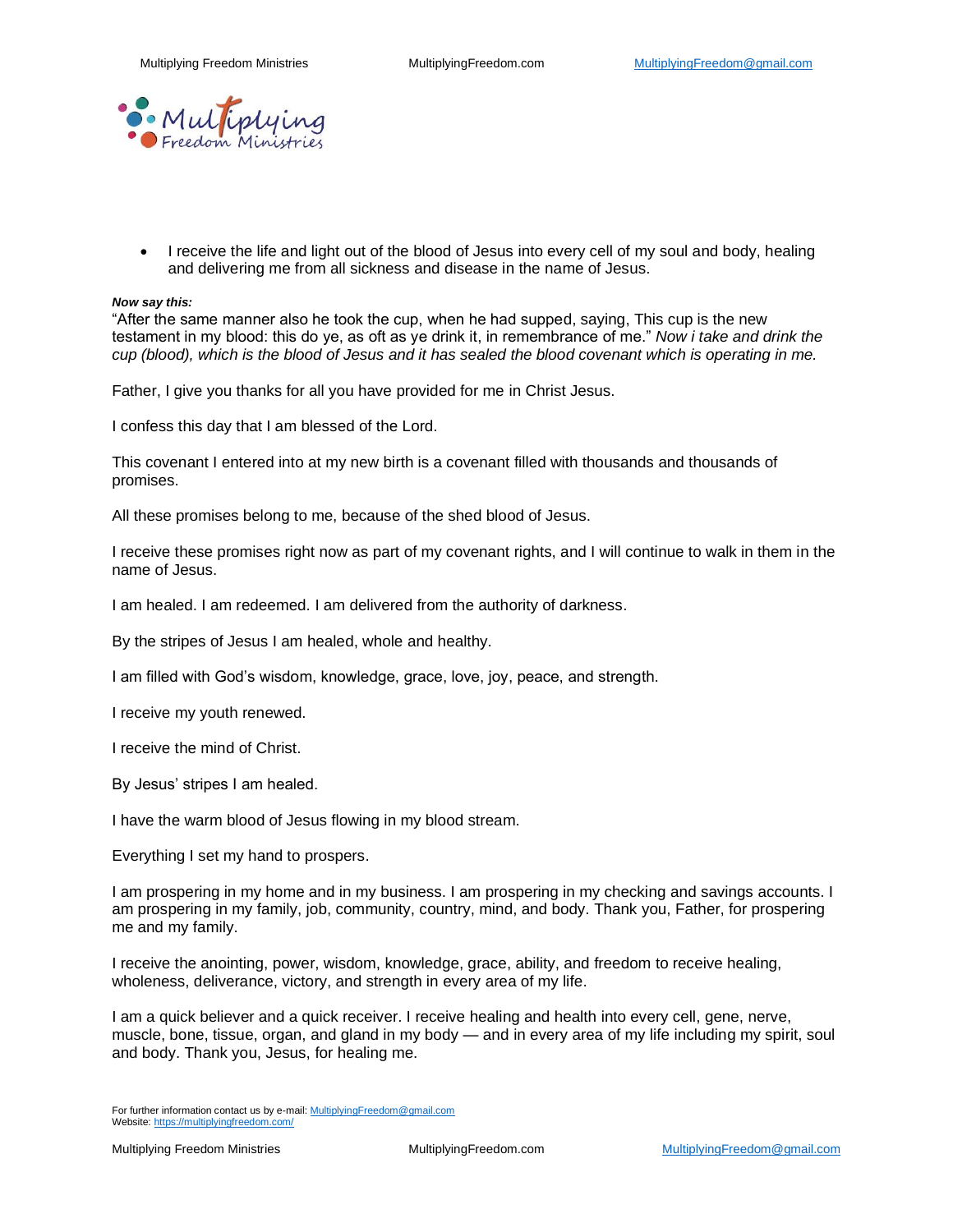

I bind, lock-in and secure the flesh (bread) of Jesus and the blood of Jesus into all 100 trillion cells in my soul and body. The flesh, blood and DNA of Jesus is healing, delivering and strengthening every cell in my soul, mind and body, and all new future cells that come into my soul and body, and they will continue to heal me until I take Communion the next time.

I receive the flesh, blood and DNA of Jesus in all my cells and I am healed in Jesus' name.

I have the flesh, blood, and the DNA of Jesus, plus the Holy Spirit's anointing, fire, glory, strength, and His resurrecting healing power (Rom. 8:11) flowing in my bloodstream and secured to all 100 trillion cells in my soul and body.

They are removing every sickness and disease from my soul and body, including anything that would kill, steal or destroy me, and all disease germs, viruses, parasites, infections, inflammations, weaknesses, toxins, growths, tumors, warts, and any other malfunctions in the name of Jesus.

They have healed my immune system and every organ, gland, cell, and all body and soul systems in the name of Jesus. They have replaced all defective and worn-out parts with brand new soul and body parts in the name of Jesus.

My youth has been renewed and my body chemistry is in perfect harmony and balanced in the name of

Jesus. I have a new body in the name of Jesus.

Guide for Taking a Quick Communion

- 1. Read and meditate on these Scriptures: Matt. 26:26-28; Mk. 14:22-24; Lk. 22:19-20; Jn. 6:51-57, 63; 1 Cor. 11:23-30
- 2. Turn the bread into Jesus' flesh and the juice into His blood, in the Spiritual realm and not in the natural realm, by blessing and giving thanksgiving for them in the name of Jesus. They will change for you the same way they changed for Jesus because you used His name.
- 3. Don't take Communion unworthily! (1 Cor. 11:27:30)
	- When you take the flesh of Jesus call in and claim your healing if your soul or body is not operating correctly. Call in new soul and body parts wherever they are needed.
	- Call in and activate any New Testament promises you need or want when you take the blood of Jesus. (Matt. 26:28; 1 Cor. 11:25)
- 4. Keep the flesh and blood of Jesus activated in your blood stream and secured to every cell of your soul and body by faith. It will heal and deliver you 24/7 until you take Communion the next time.

REDEEMED BY THE BLOOD OF JESUS AND BY JESUS' STRIPES WE WERE HEALED

• 1. Pet. 1:18-19 – Redeemed with the precious blood of Jesus. Redeemed from Satan's control. Redeemed from the claims of justice. We are a redeemed "New Creation," "the righteousness of God," and "the sons of God."

For further information contact us by e-mail[: MultiplyingFreedom@gmail.com](mailto:MultiplyingFreedom@gmail.com) Website[: https://multiplyingfreedom.com/](https://multiplyingfreedom.com/)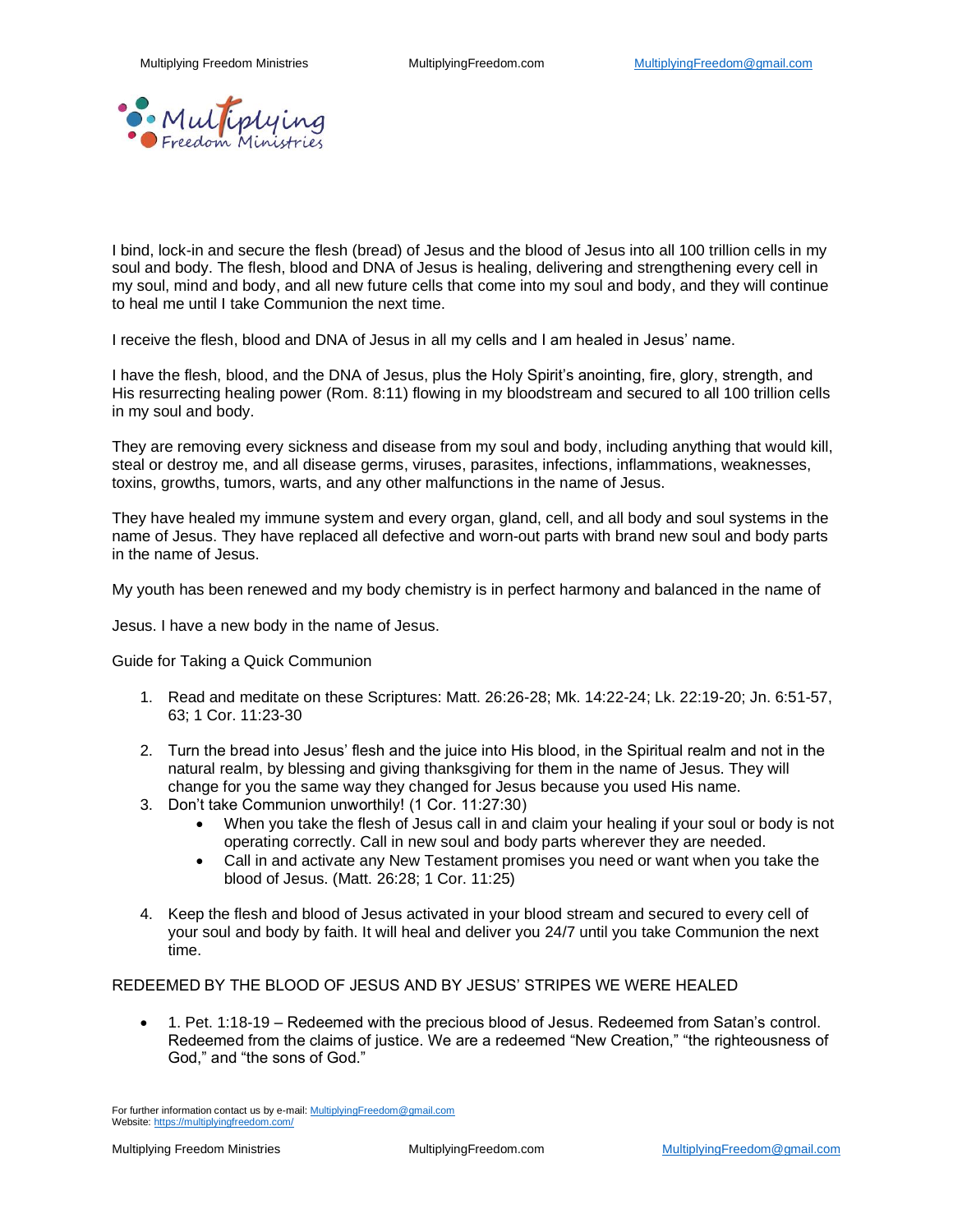

- Rom. 5:12 God has redeemed man completely from every result of Adam's treason through the identification of the human race with His Son.
- Eph. 4:30 Our spirits are sealed until our redemption is totally complete.
- Eph. 1:7 & Col. 1:14 We have redemption through the blood of Jesus.
- Acts 20:28 Jesus has purchased the Church with His own blood.
- Gal. 3:13, 4:5,6 Christ has redeemed us from the curse of the law.
- Psa. 107:2 Let the redeemed of the Lord say so, whom he hath redeemed from the hand of the enemy.
- 1 Cor. 1:30 We are in Christ Jesus and we have been redeemed.
- Heb. 2:14 Through Jesus' death He destroyed the devil and the power of death.
- Heb 12:24 Jesus' blood speaks and talks. It is saying redeemed, redeemed and redeemed from sickness, disease, bondage, fear, poverty, death, stress, worry, confusion, strife, sin, pain, grief, weakness, hurt feelings, inferiority, etc. (KJV & TLB).
- Heb. 9:11-15 We were "in Him (Jesus)" when He ascended from Olivet with His own blood (John 20:17) into the Holy of Holies in Heaven and there poured that blood on the Mercy Seat before the Throne of God (Hebrews 9:11-15). I became legally redeemed from spiritual death: 1. When I was crucified with Christ (Gal. 2:20; Rom. 6:6). 2. When I died with Christ (Rom. 6:5, 8) 3. When I was buried with Christ (Rom. 6:4; Col. 2:12). 4. When I was made alive with Christ (Col. 2:13; Eph. 2:5; Rom. 8:29). 5. When I was raised with Christ (Eph. 2:6; Heb. 2:14; Col. 2:15) 6. When I was seated with Christ (Acts 2:31; Matt. 28:18; Eph. 1:20-23; Eph. 2:6; Rom. 5:17; Eph. 2:3).
- Heb. 9:16-28 Jesus entered the Throne of God in Heaven with His own blood one time and eradicated all of our sins forever by putting it on the mercy seat and it is saying redeemed, redeemed, redeemed, and redeemed 24/7 forever.
- Rev. 5:9-10 Jesus redeemed us to God by his blood out of every kindred, and tongue, and people, and nation, and has made us unto our God kings and priests: and we shall reign on the earth.
- 1 Cor. 11:29 Discerning the Lord's body is to perceive something hidden or obscure or to comprehend mentally. The blood was shed for our sins and it sealed the New Testament promises in our spirits and by Jesus's stripes we were healed (1 Peter 2:24).
- Matt. 26:26 & Jn. 6:51-63 When we take communion we eat the flesh and drink the blood of Jesus John 6:51-63 and His blood is crying redeemed, redeemed, redeemed, and redeemed

For further information contact us by e-mail[: MultiplyingFreedom@gmail.com](mailto:MultiplyingFreedom@gmail.com) Website[: https://multiplyingfreedom.com/](https://multiplyingfreedom.com/)